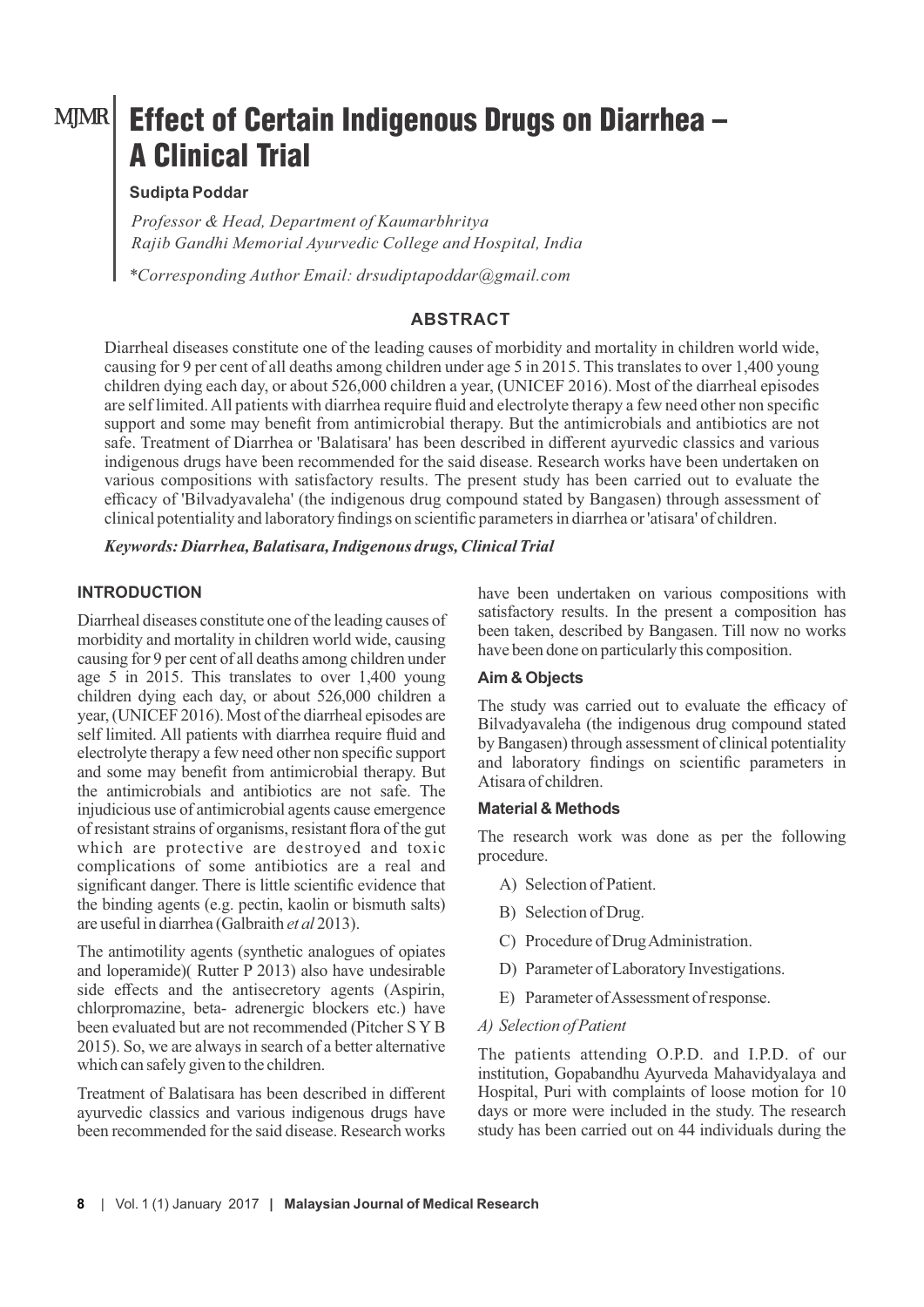period of April 2001 to March 2002. The patients were selected for treatment on the basis of the following criteria.

- 1. Age  $-2$  to 10 years
- 2. Sex Both sex
- 3. Frequency of loose motion 4 to 10 times/day
- 4. Duration of illness 10 days or more
- 5. Dehydration Up to mild dehydration
- 6. Fever Up to moderate fever  $(1020 F)$
- 7. Vomiting Up to moderate vomiting

## *B) Selection of Drug*

The trial drug for the present study was selected from Bangasen Samhita Balarogadhikara. It contains Bilva (Aegle marmelos Corr ), Dhataki (Woodfordia fruitcosa Kurz). Nagakeshara (Mesua ferrea Linn). Lodhra (Symplocos racemosa Roxb) and Gajapippali (Scindapsus officinalis Schott Melet) in equal proportion. It is administered in the form of Avaleha with honey. It was prepared in the Rasashala of our institution, Gopabandhu Ayurveda Mahavidyalaya and Hospital, Puri.

In the present research project a comparative study was carried out with the control drug Gramogyl®, a combination of Nalidixic acid and Metronidazole in the dose of 50mg of Nalidixic acid and 35mg of Metronidazole /kg body weight/day (Malik S 1995).

## *C) Procedure of Drug Administration*

In the present investigation 44 individual patients of atisara were selected, and randomly classified into two groups. 24 individual were taken under Group A (Table 1) and 20 individual patients under Group B (Table 2). Group A was put under the trial drug (Bivadyavaleha) with honey in a dose of 400mg /kg body weight/ day in 2 to 3 divided doses for a period of 10 days.

Group B Patients were treated with the control drug Gramogyl® suspension a combination of Nalidixic acid and Metronidazole (150mg and 100mg respectively per 5ml suspension) in a dose of 50mg of Nalidixic acid /kg body weight /day in 3 divided doses for 5 to 10 days.

In both the groups duration of treatment was maintained up to a maximum limit of 10 days according to the recovery from the clinical sign and symptoms of the disease.

During the treatment the patients of both groups were given easily digestible and nutritive diet. A well cooked gruel of rice and lentil, mashed bananas, khichri with oil, rice with milk or curd, mashed potato with oil etc. were advised to take rest during the treatment.

## *D) Parameter of Laboratory investigations*

The patients included in the study have undergone following laboratory investigations before treatment, after 5 days of treatment and after treatment (i.e. after 10 days)

- 1. Examination of stool
	- a) Physical Examination for colour, consistency, mucus, visible blood and reaction.
	- b) Microscopic Examination for Bacterial flora, fecal leucocytes, R.B.Cs, mucus flakes, undigested particles, vegetative cells, fat droplets, muscle fibers, starch granules, and also for parasites- Protozoa (cyst / vegetative form ), Helminths (ova / larva ).
	- c) Chemical Examination for reaction, occult blood, pH and reducing substances.

2. Examination of Urine – Physical, Chemical and microscopic examination of urine is done routinely for all the patients.

3. Examination of Blood – Hb% , TLC, DLC, of blood is examined routinely for all the patients.

*E) Parameter of Assessment of Response –*

The cases were assessed by subjective and objective sign and symptoms, before treatment, after 5 days of treatment and after treatment.

The parameters are as follows –

1) consistency of stool, 2) Frequency of defecation per day, 3) Loss of appetite, 4) Abdominal colic, 5) Fever, and the parameters from laboratory findings, 6) Mucus in stool, 7) Undigested particles in stool, 8) Pus cells in stool.

Assessment Scale of Sign and Symptoms

In order to estimate the percentage of relief the following pattern of assessment scale is made since measurement of certain symptoms like pain, appetite are difficult, certain gradation of scale was adopted to facilitate the assessment.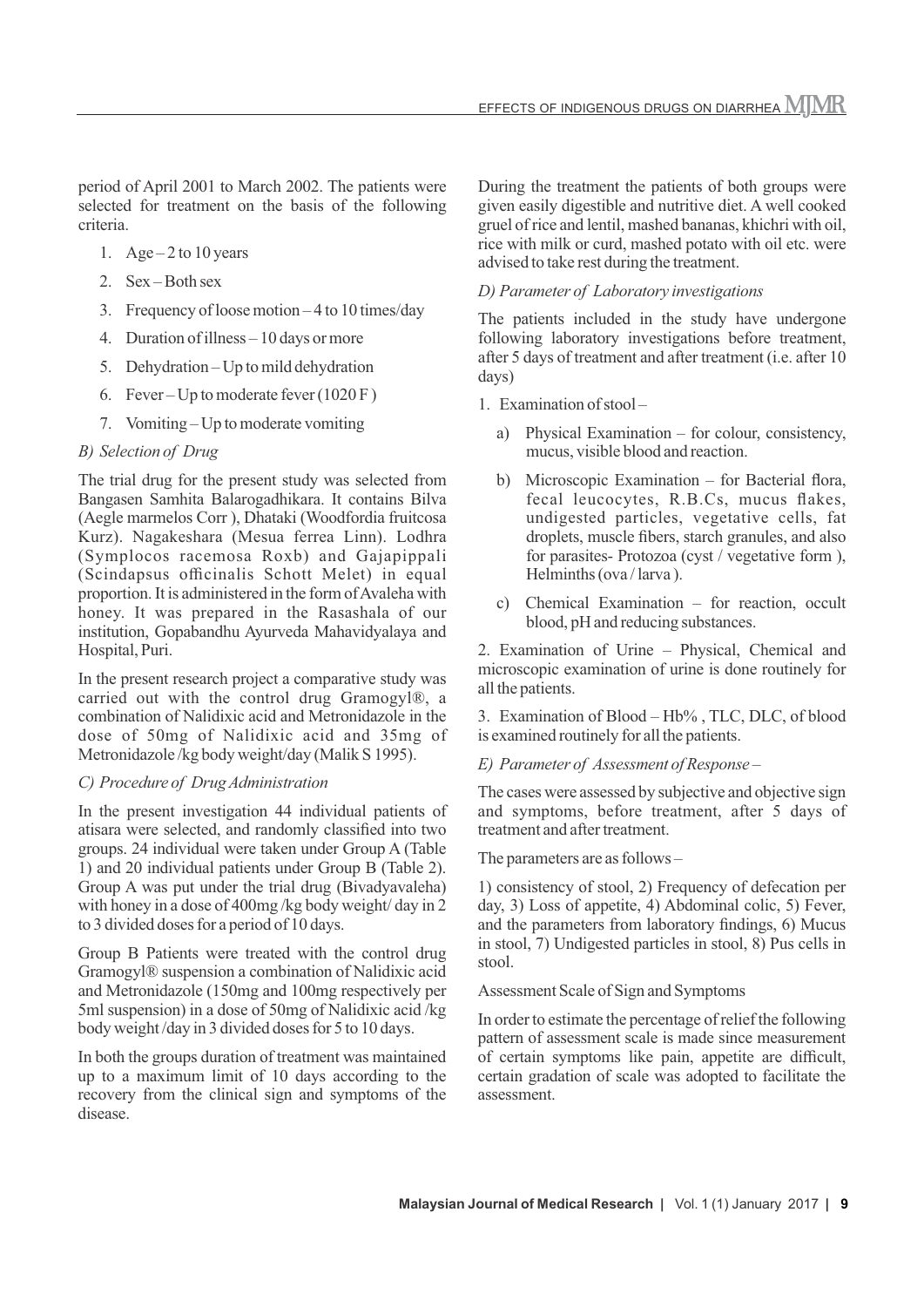- 1. Frequency of defecation /day
- G III  $>8$ /day
- G II– 6-8/day
- G I  $4-5$ /day
- G 0- 1-3/day
- 2. Consistency of stool
- G III Watery
- G II Liquid
- G I Semiliquid/Curdy
- G 0 Normal (Formed stool)
- 3. Mucus with stool
- G III Mucus in large quantity
- G II Mucus in less quantity
- G I Occasionally mucus in stool
- G 0 No mucus Normal stool
- 4. Loss of Appetite
- G III After 12-15 hrs of taking food appetite appeared
- G II After 10 hrs of taking food appetite appeared
- G I After 8 hrs of taking food appetite appeared
- G 0 After 4 6 hrs of taking food appetite appeared
- 5. Abdominal Colic
- G III Pain hampering the sleep
- G II More frequent pain but not hampering the sleep
- G I Occasional pain
- G0- No pain

# 6. Fever

- G III Severe Fever (>1020 F)
- G II Moderate Fever (100 -1020 F)
- G I Mild Fever (98.6 -1000 F)
- G 0 No Fever (upto  $98.60 \text{ F}$ )
- 7. Vomiting
- G III  $>$  4 times/day
- G II 2-3 times/day
- G<sub>I</sub>-Occasional
- G<sub>0</sub>- Normal
- 8. Undigested food particles
- G III If found many in numbers
- G II If found few in numbers
- G I If found very few in numbers
- G 0 Not found or if found occasionally
- 9. Pus cells
- G III 7 and above
- $GII 3-7$
- $G I 1-3$
- G 0 No pus cell

10. Cyst and vegetative form of parasites in stool are assessed by simple present /absent basis.

#### *Description of grades and its relation with severity*

| Grade          | Grade point | Sign (Degree)   | Remark   |
|----------------|-------------|-----------------|----------|
| G III          | 3           | $^{++}$         | Severe   |
| G II           | 2           | $^{\mathrm{+}}$ | Moderate |
| GI             |             | $\ddag$         | Mild     |
| G <sub>0</sub> | 0           | 0               | Normal   |

## **Results & Discussion**

*Assessment of Result*

The assessment of progress was first noted at the end of 5days and then10days. An assessment scale was framed to assess the rate of improvement.

At the end of treatment the result in view of percentage of relief was classified under the following heading,

i) Cured- 100% free from cardinal and associated sign and symptoms.

ii) Maximum improvement - More than 75% improvement of the cardinal sign and symptoms.

iii) Mild improvement-More than 50% but less than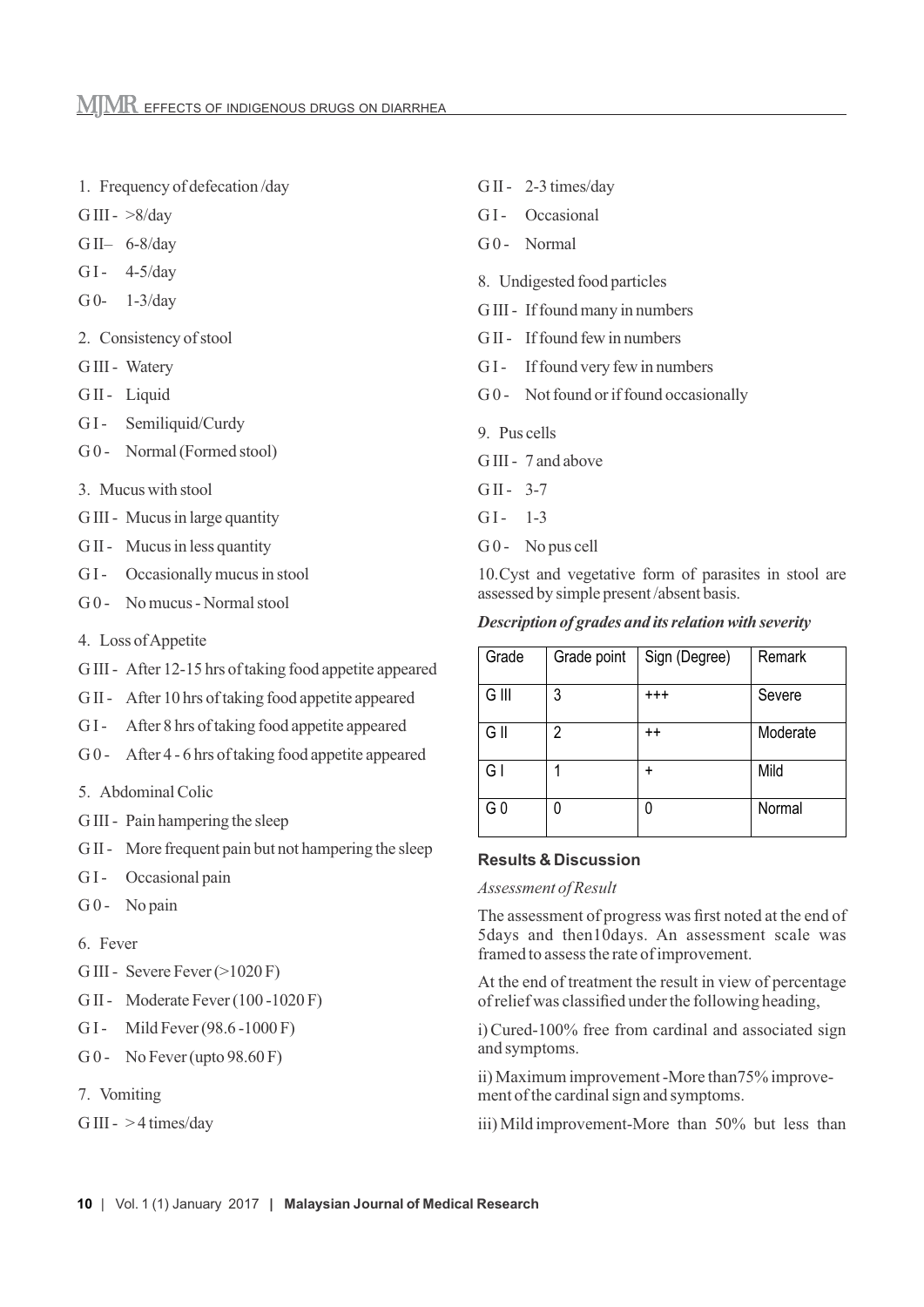75% improvement of the above mentioned cardinal sign and symptoms.

iv) No improvement-Less than 25% or no improvement of cardinal sign and symptoms.

*Table 1. Degree of severity and percentage of improvement of different Sign/symptoms before and after treatment of Trial Drug to Group A patients*

| SI.            | <b>Before Treatment</b><br>Sign & Symptoms & Laboratory |                |                    |                | After Treatment (5days) |                |    |                |                |       | After Treatment (10 days) |                |                |                |       |
|----------------|---------------------------------------------------------|----------------|--------------------|----------------|-------------------------|----------------|----|----------------|----------------|-------|---------------------------|----------------|----------------|----------------|-------|
| No.            | Findings                                                |                | degree of severity |                |                         |                |    |                |                |       |                           |                |                |                |       |
|                |                                                         | G0             | G <sub>1</sub>     | G2             | G <sub>3</sub>          | G <sub>0</sub> | G1 | G <sub>2</sub> | G <sub>3</sub> | P*    | G <sub>0</sub>            | G <sub>1</sub> | G <sub>2</sub> | G <sub>3</sub> | $P^*$ |
|                | Frequency of defecation/day                             | $\mathbf 0$    | 5                  | 13             | 6                       | $\overline{2}$ | 18 | 4              | 0              | 46.94 | 15                        | 6              | 3              | $\mathbf 0$    | 75.51 |
| $\overline{2}$ | Consistency of stool                                    | $\mathbf 0$    | $\overline{7}$     | 14             | 3                       | 4              | 22 |                | 0              | 45.5  | 15                        | 9              | 0              | $\mathbf 0$    | 79.55 |
| 3              | Mucus with stool                                        | 8              | 3                  | 9              | 4                       | 8              | 11 | 5              | 0              | 36.36 | 17                        | 5              | $\overline{2}$ | 0              | 72.72 |
| 4              | Loss of appetite                                        | 3              | 2                  | 18             | 1                       | 6              | 13 | 5              | 0              | 43.9  | 16                        | 8              | 0              | 0              | 80.48 |
| 5              | Abdominal colic                                         | 6              | 6                  | 10             | $\overline{2}$          | 11             | 8  | 5              | 0              | 43.75 | 17                        | 7              | 0              | $\mathbf 0$    | 78.13 |
| 6              | Fever                                                   | 10             | 7                  | 7              | $\mathbf{0}$            | 13             | 11 | $\mathbf 0$    | 0              | 47.62 | 20                        | 4              | 0              | $\mathbf 0$    | 80.95 |
| 7              | Vomiting                                                | 17             | 5                  | $\overline{2}$ | 0                       | 20             | 4  | 0              | 0              | 55.56 | 21                        | 3              | 0              | 0              | 66.67 |
| 8              | Undigested food particles                               | $\overline{2}$ |                    | 13             | 8                       | $\overline{2}$ | 11 | 11             | 0              | 35.29 | 12                        | 7              | 5              | 0              | 66.67 |
| 9              | Pus cells in stool                                      | 3              | 7                  | 11             | 3                       | 9              | 8  | $\overline{7}$ | 0              | 41.11 | 14                        | 4              | 6              | 0              | 57.89 |

*Number of patients = 24*

*P\* = Percentage of improvement*

*Table 2. Degree of severity and percentage of improvement of different Sign/symptoms before and after treatment of Control Drug to Group B patients*

| SI. | <b>Before Treatment</b><br>Sign & Symptoms & Laboratory |                    |    |                | After Treatment (5days) |                |                |                |              | After Treatment (10 days) |                |                |                |          |       |
|-----|---------------------------------------------------------|--------------------|----|----------------|-------------------------|----------------|----------------|----------------|--------------|---------------------------|----------------|----------------|----------------|----------|-------|
| No. | Findings                                                | degree of severity |    |                |                         |                |                |                |              |                           |                |                |                |          |       |
|     |                                                         | G <sub>0</sub>     | G1 | G <sub>2</sub> | G <sub>3</sub>          | G <sub>0</sub> | G <sub>1</sub> | G <sub>2</sub> | G3           | Þ*                        | G <sub>0</sub> | G1             | G <sub>2</sub> | G3       | $P^*$ |
|     | Frequency of defecation/day                             | $\mathbf 0$        | 4  | 10             | 6                       | 8              | 5              | 7              | 0            | 54.76                     | 15             | 5              | 0              | 0        | 88.09 |
| 2   | Consistency of stool                                    | $\mathbf{0}$       | 5  | 11             | 4                       | 6              | 12             | $\overline{2}$ | 0            | 58.97                     | 16             | 4              | $\mathbf 0$    | 0        | 89.74 |
| 3   | Mucus with stool                                        | 8                  | 1  | 7              | 4                       | 12             | 5              | $\overline{2}$ | 1            | 55.56                     | 18             | 0              | 0              | 0        | 85.19 |
| 4   | Loss of appetite                                        | $\mathbf 0$        | 1  | 17             | $\overline{2}$          | 0              | 11             | 9              | 0            | 29.27                     | 8              | 9              | 3              | 0        | 63.41 |
| 5   | Abdominal colic                                         | 4                  | 3  | 10             | 3                       | 6              | 12             | $\overline{2}$ | 0            | 50                        | 18             | $\overline{2}$ | $\mathbf{0}$   | 0        | 93.75 |
| 6   | Fever                                                   | 8                  | 4  | 8              | 0                       | 12             | 8              | $\mathbf 0$    | 0            | 60                        | 18             | $\overline{2}$ | $\mathbf{0}$   | 0        | 90    |
| 7   | Vomiting                                                | 12                 | 7  | 1              | $\Omega$                | 17             | 3              | $\mathbf 0$    | $\mathbf{0}$ | 66.66                     | 18             | $\overline{2}$ | $\mathbf 0$    | 0        | 77.77 |
| 8   | Undigested food particles                               | 0                  | 4  | 9              | 7                       | 7              | 5              | 7              | 1            | 48.84                     | 14             | 3              | 3              | 0        | 79.07 |
| 9   | Pus cells in stool                                      | $\overline{2}$     | 5  | 10             | 3                       | 9              | 8              | 3              | 0            | 58.82                     | 17             |                | $\overline{2}$ | $\Omega$ | 85.29 |

*Number of Patients = 20 P\* = Percentage of improvement*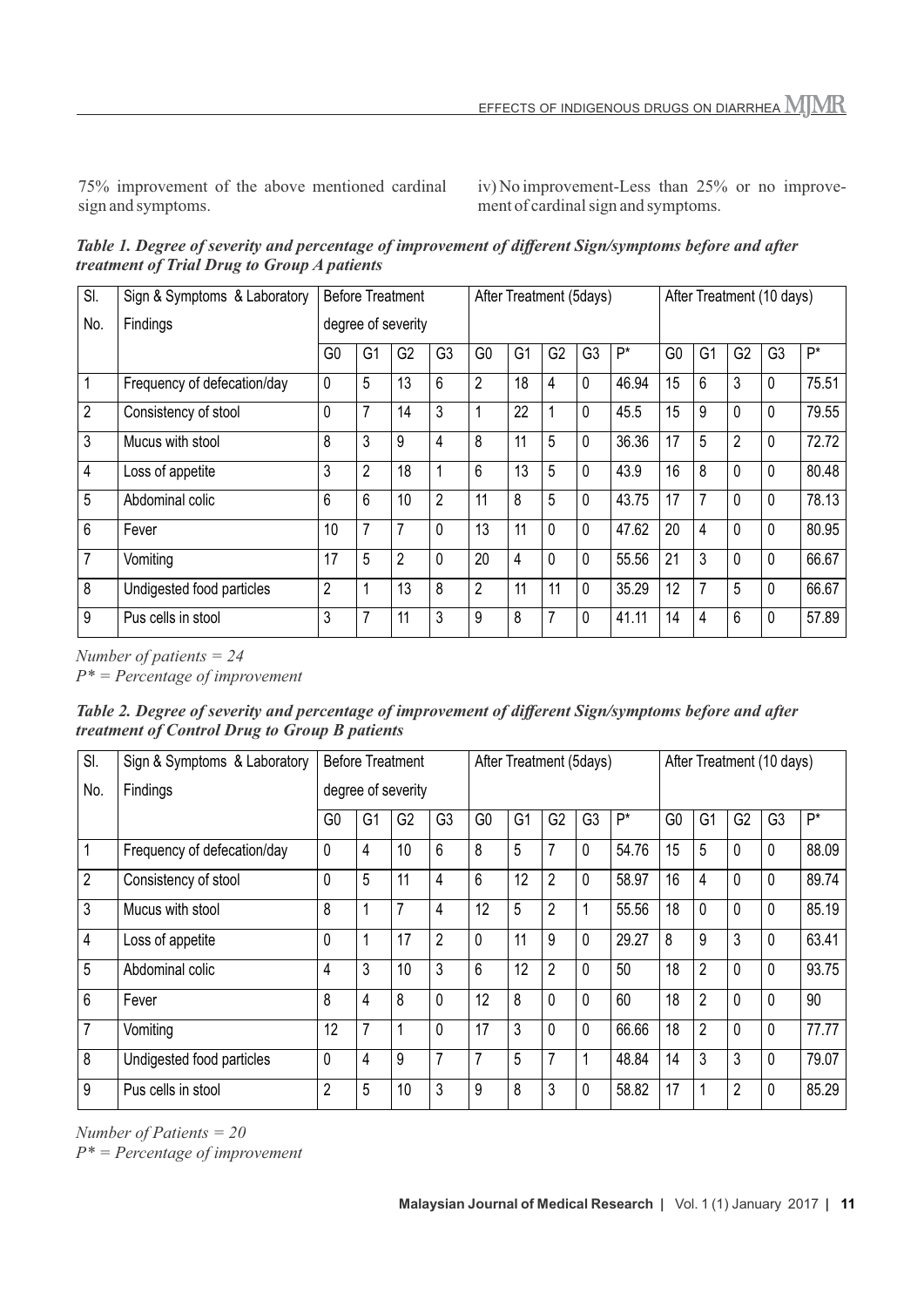